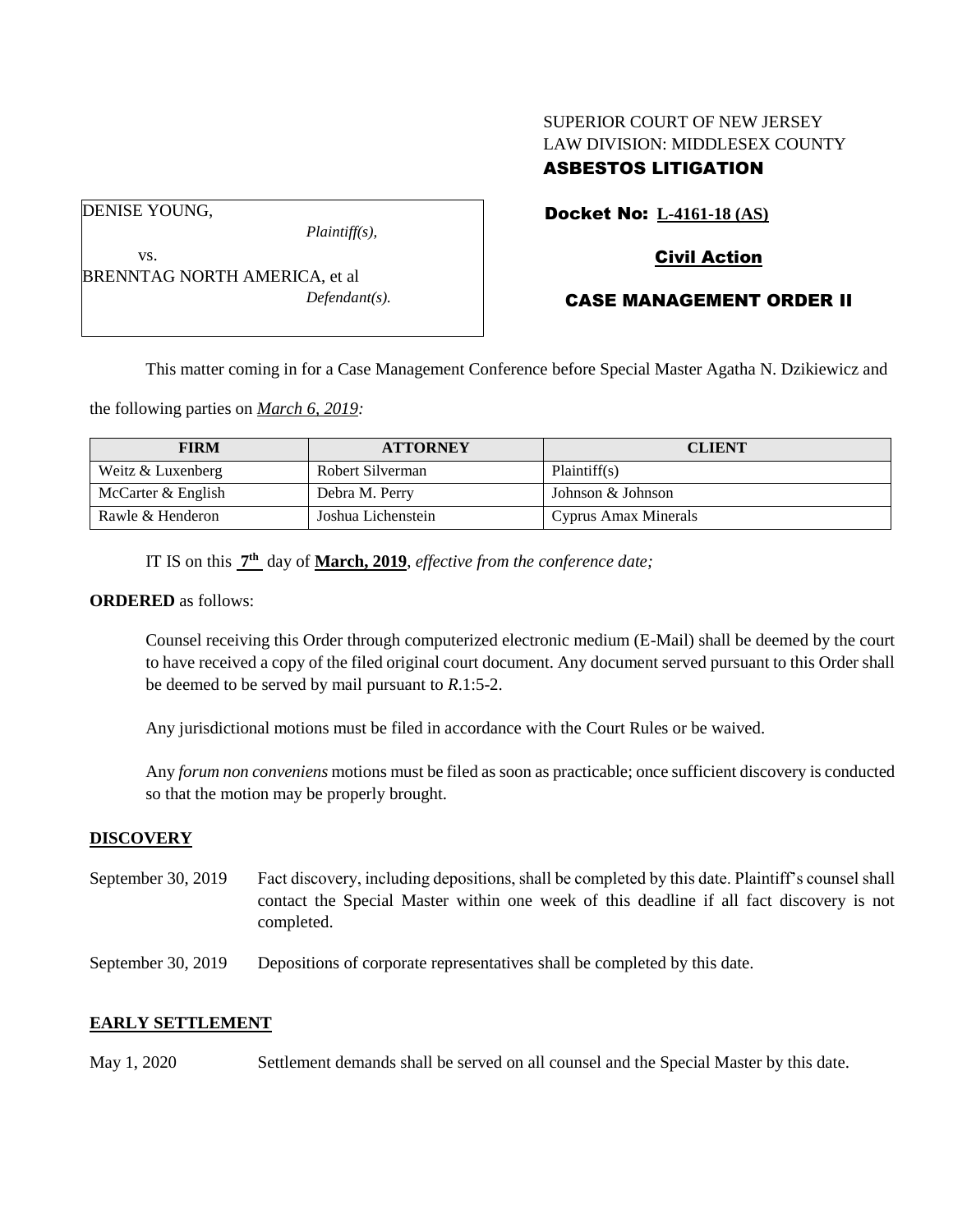## **MEDICAL EXPERT REPORT**

| January 10, 2020 | Plaintiff shall serve medical expert reports by this date.                                                                                                                                                                                               |
|------------------|----------------------------------------------------------------------------------------------------------------------------------------------------------------------------------------------------------------------------------------------------------|
| January 10, 2020 | Upon request by defense counsel, plaintiff is to arrange for the transfer of pathology specimens<br>and x-rays, if any, by this date.                                                                                                                    |
| March 13, 2020   | Defendants shall identify its medical experts and serve medical reports, if any, by this date. In<br>addition, defendants shall notify plaintiff's counsel (as well as all counsel of record) of a<br>joinder in an expert medical defense by this date. |

## **LIABILITY EXPERT REPORTS**

| January 10, 2020 | Plaintiff shall identify its liability experts and serve liability expert reports by this date or |
|------------------|---------------------------------------------------------------------------------------------------|
|                  | waive any opportunity to rely on liability expert testimony.                                      |

March 13, 2020 Defendants shall identify its liability experts and serve liability expert reports, if any, by this date or waive any opportunity to rely on liability expert testimony.

### **SUMMARY JUDGMENT MOTION PRACTICE**

| March 13, 2020 | Plaintiff's counsel shall advise, in writing, of intent not to oppose motions by this date. |  |  |
|----------------|---------------------------------------------------------------------------------------------|--|--|
|----------------|---------------------------------------------------------------------------------------------|--|--|

- March 27, 2020 Summary judgment motions shall be filed no later than this date.
- April 24, 2020 Last return date for summary judgment motions.

### **ECONOMIST EXPERT REPORTS**

- January 10, 2020 Plaintiff shall identify its expert economists and serve expert economist report(s), if any, by this date or waive any opportunity to rely on economic expert testimony.
- March 13, 2020 Defendants shall identify its expert economists and serve expert economist report(s), if any, by this date or waive any opportunity to rely on economic expert testimony.

### **EXPERT DEPOSITIONS**

May 29, 2020 Expert depositions shall be completed by this date. To the extent that plaintiff and defendant generic experts have been deposed before, the parties seeking that deposition in this case must file an application before the Special Master and demonstrate the necessity for that deposition. To the extent possible, documents requested in a deposition notice directed to an expert shall be produced three days in advance of the expert deposition. The expert shall not be required to produce documents that are readily accessible in the public domain.

 $\_$  ,  $\_$  ,  $\_$  ,  $\_$  ,  $\_$  ,  $\_$  ,  $\_$  ,  $\_$  ,  $\_$  ,  $\_$  ,  $\_$  ,  $\_$  ,  $\_$  ,  $\_$  ,  $\_$  ,  $\_$  ,  $\_$  ,  $\_$  ,  $\_$  ,  $\_$  ,  $\_$  ,  $\_$  ,  $\_$  ,  $\_$  ,  $\_$  ,  $\_$  ,  $\_$  ,  $\_$  ,  $\_$  ,  $\_$  ,  $\_$  ,  $\_$  ,  $\_$  ,  $\_$  ,  $\_$  ,  $\_$  ,  $\_$  ,